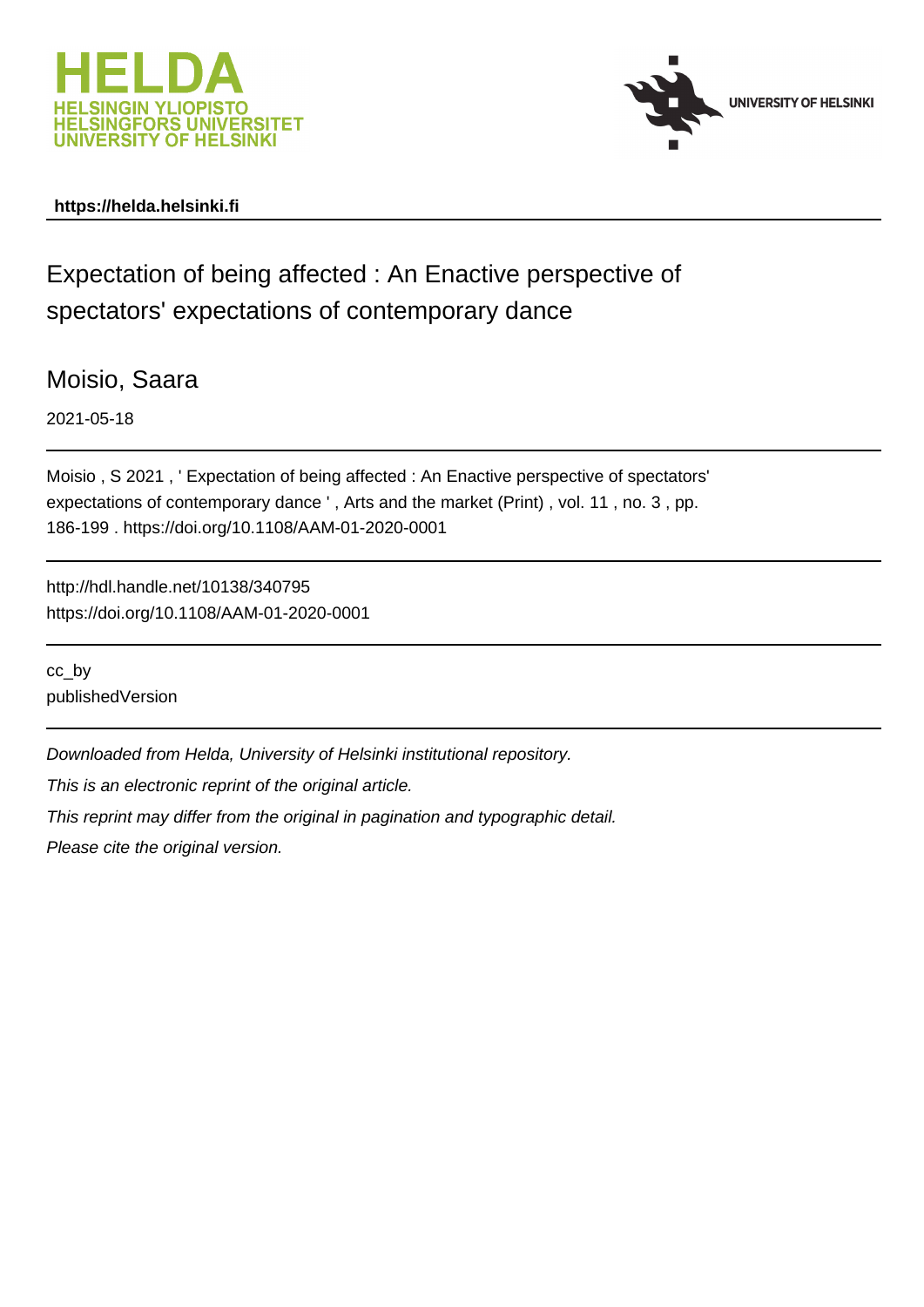# Expectation of being affected: an enactive perspective of spectators' expectations of contemporary dance

Saara Moisio

Department of Philosophy, History and Art Studies, University of Helsinki, Helsinki, Finland

## Abstract

Purpose – This article examines how spectators describe their expectations of contemporary dance by referring to action. Through discussing a qualitative audience study, the article argues that spectators always have an expectation of being affected by performances they attend. This expectation can guide their interest in attending performances of certain genres instead of other possible ones on offer. Additionally, the article points out how spectators can actively manage their expectations in order to be affected.

Design/methodology/approach – The study is based on 21 in-depth interviews with spectators at a dance venue, a company and a festival in Finland. The analysis of the interviews combines thematic analysis with metaphor analysis. Employing the paradigm of enaction and the concept of affordances, this article approaches expectations as embodied and dynamic, created in interactions between artists, producers and spectators.

Findings – The analysis shows that when speaking about their expectations of performances, spectators use bodily and spatial metaphors. Focusing on metaphors reveals how, for the spectators, performances afford a possibility for action that affects them. The interviewed spectators describe that contemporary dance is "not set in its ways", and therefore it keeps them "awake" and their thoughts do "not fossilize". This way, they understand contemporary dance as a genre that affords a possibility to be affected by allowing a freedom of own interpretation and surprising experiences if they desire such.

Originality/value – Concentration on the metaphors of language offers a deeper understanding of the active nature of spectators' expectations. Understanding how spectators describe their expectations by referring to action that enables the shaping of their emotions and thoughts can help the development of arts marketing and audience engagement.

Keywords Expectations, Affordances, Enaction, Metaphor analysis, Contemporary dance, Qualitative audience research

Paper type Research paper

## 1. Introduction

This article offers an understanding of how spectators describe their expectations of performances by referring to action. Although people often deny having any expectations of the performances they attend, the article argues they do expect to have an active relationship with the performance. They expect the performance to affect them in one way or another.

© Saara Moisio. Published by Emerald Publishing Limited. This article is published under the Creative Commons Attribution (CC BY 4.0) licence. Anyone may reproduce, distribute, translate and create derivative works of this article (for both commercial and non-commercial purposes), subject to full attribution to the original publication and authors. The full terms of this licence may be seen at [http://](http://creativecommons.org/licences/by/4.0/legalcode) [creativecommons.org/licences/by/4.0/legalcode](http://creativecommons.org/licences/by/4.0/legalcode)

The author thanks colleagues Kaisa Kortekallio, Riikka Niemelä, Elise Nykänen, Laura Oulanne, Anna Ovaska, Merja Polvinen and Freek van der Vet for their helpful comments on this article and encouraging words during the writing process.

Funding: This work was supported by the Finnish Cultural Foundation, Jenny and Antti Wihuri Foundation and The Doctoral Programme in Philosophy, Arts and Society at the University of Helsinki.

Spectators' expectations of contemporary dance

Received 14 January 2020 Revised 26 October 2020 22 December 2020 Accepted 2 January 2021



Arts and the Market Emerald Publishing Limited 2056-4945 DOI [10.1108/AAM-01-2020-0001](https://doi.org/10.1108/AAM-01-2020-0001)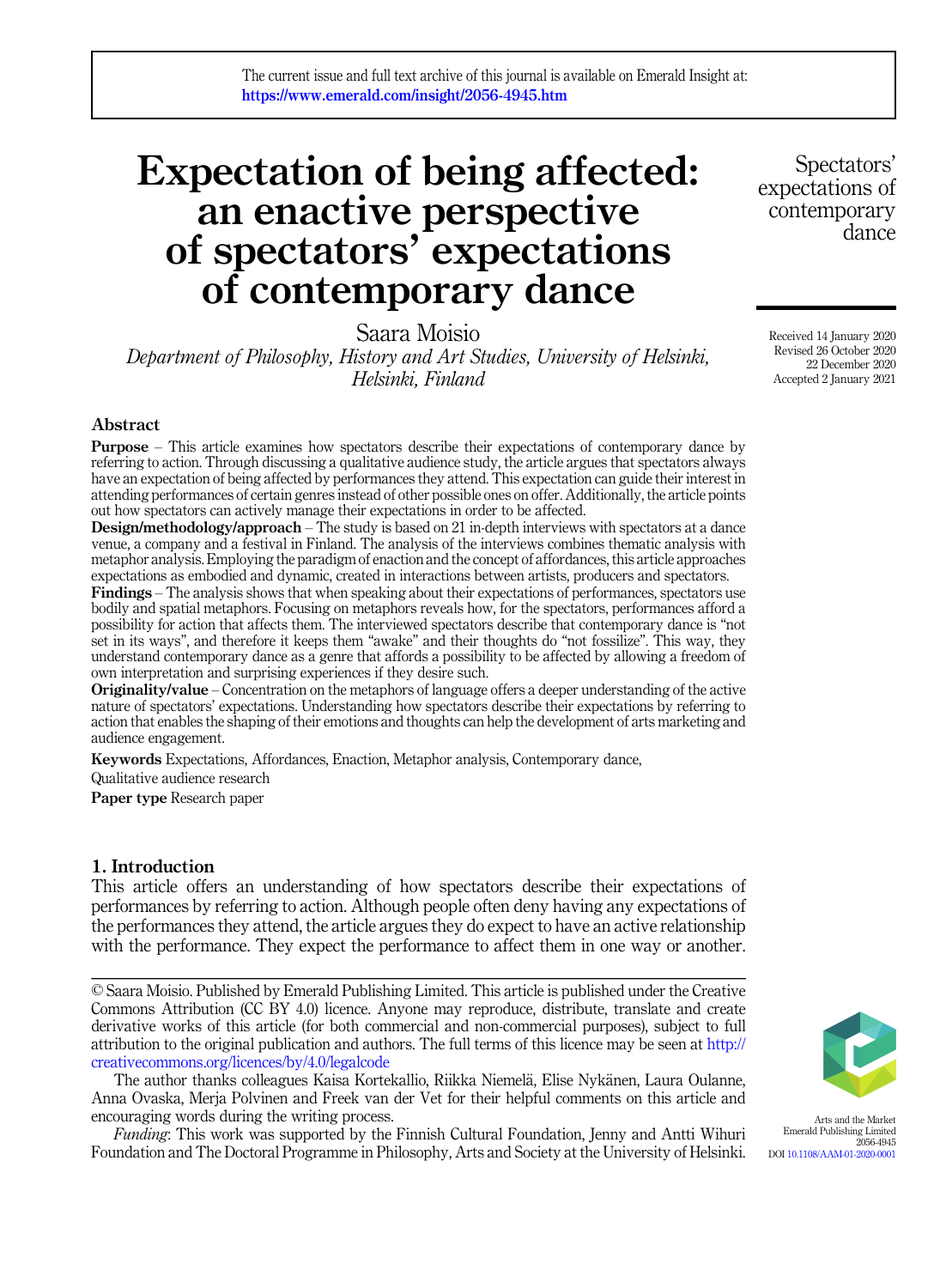Depending on the kind of effect they desire, people can actively manage their expectations. Eventually, this may have an effect on which performances spectators notice, feel drawn to and attend. The way in which spectators describe their expectations of particular genres, such as contemporary dance, can further define those genres for them. Therefore, the article encourages paying more attention on the role and nature of expectations in attendance, which can help us understand audience engagement more profoundly.

The article approaches expectations from the perspective of enactivism and with the help of the concept of affordances. Articulated by Varela *et al.* (1991, 2017), enactivism is a research paradigm within cognitive science that explains how people's actions are perceptually guided in a world that depends on their perception. This means that individuals' interaction with the world is proactive. They use their bodies and minds to perceive a world that makes sense for their actions (McConachie, 2019; Varela et al., 2017). This suggests that perception, senses and memories help spectators to navigate through different possibilities to experience performances and find those, which can be of meaning and value to them.

When considering why people do or do not attend performing arts events, previous research is frequently concerned about peoples' motivations. If expectations are mentioned, they are considered as almost equal to motivations. This paper acknowledges that both of these terms are defined in various ways across different disciplines. Others have considered the structure and components of expectations theoretically (e.g. Huron, 2007; Oliver and Winer, 1987). Therefore, as a focus of attention is taken the spectators' own ways of describing and managing their expectations of a particular genre, contemporary dance. It is considered that both motivations and expectations have important role in people's ways of deciding which performing arts event to attend. However, it is suggested that analysing the spectators' own ways of describing their expectations may reveal beliefs, conceptions, imaginings, feelings and knowledge that underlie motivations to attend performances of certain genres. Expectations are considered as the ability to sense possible futures based on previous experiences, interaction with one's surroundings and a process of induction that is automatic and mostly unconscious (Huron, 2007).

Studies on arts audience attendance emphasize that escapism and relaxation, emotional experiences, new ideas and spending enjoyable time with family and friends are all factors that motivate the attendance. Barriers for attendance are lack of time, money and interest, lacking company to go with and being unaware of what is happening and where (see e.g. Keaney, 2008; Kolhede and Gomez-Arias, 2016; Obaidalahe and Steils, 2018; Pitts, 2016; Purhonen et al., 2014; Virolainen, 2015). A sense of belonging is an important factor in people's decisions on where to go and what to see. The more the spectators come to know about the artists and which performances they like, the more they are motivated to attend (Pitts, 2016; Walmsley, 2018). However, it is still noted that there is a need to understand why audiences desire to attend a specific arts event (Price *et al.*, 2019).

By analysing spectators' descriptions of expectations in terms of contemporary dance, this article offers a way to deepen understanding on why a group of spectators are or are not attracted to contemporary dance. Drawing on an interview study with 21 research participants and metaphor analysis, the article shows how spectators use bodily and spatial metaphors to describe the desired relationship with contemporary dance performances and its impact. This paper argues that interpreting the ways in which the participants talk about their previous experiences of and interest in contemporary dance offers a deeper understanding on the dynamic role of expectations in peoples' experiences of performing arts. Becoming aware of the active nature of spectator's expectations can help the development of arts marketing and audience management.

A case of contemporary dance spectators is an interesting one to observe. As a genre, contemporary dance is difficult to define. In comparison with spoken drama, musicals or popular music concerts, contemporary dance performances rarely concern any previously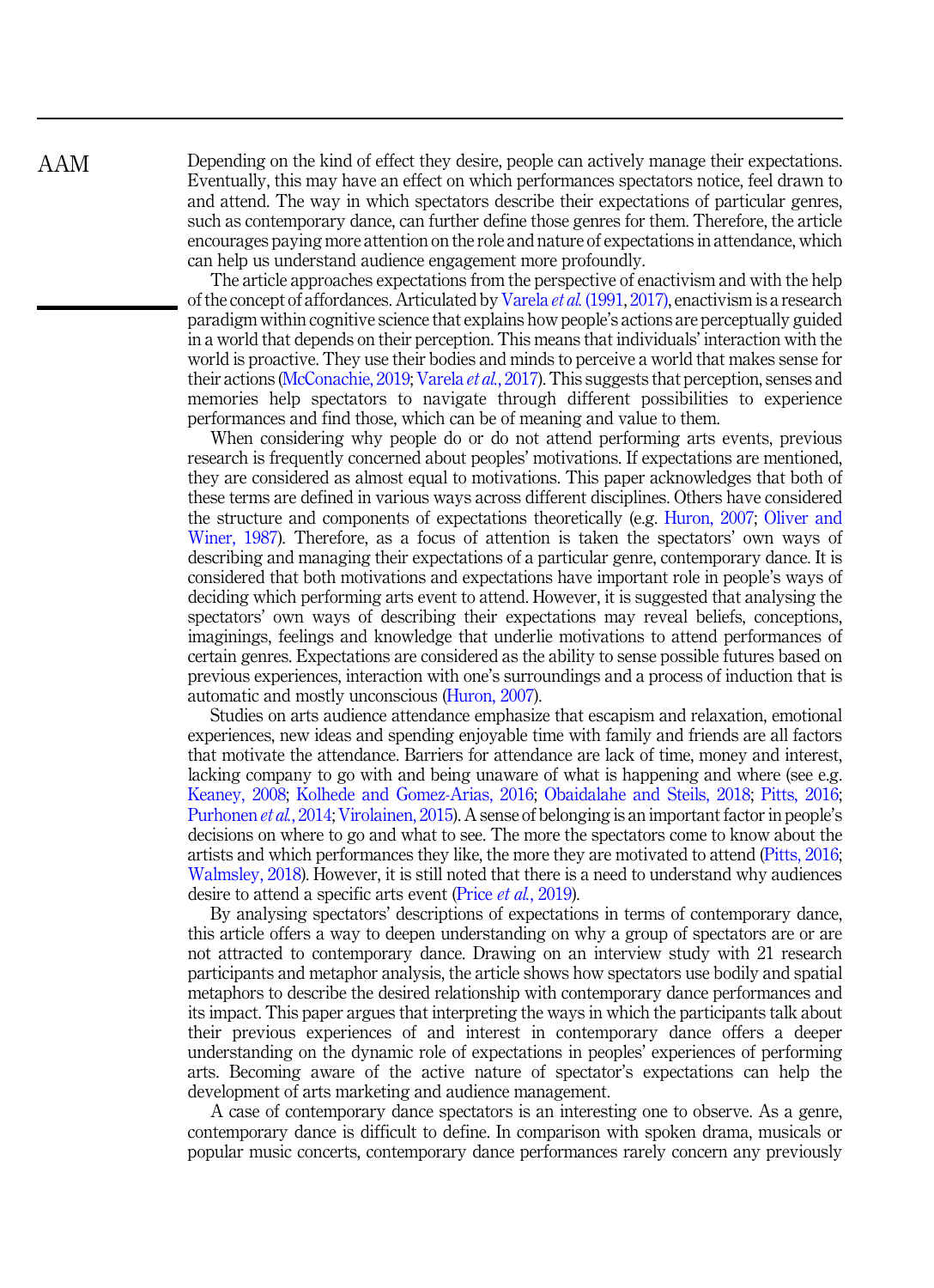known stories or follow a dramatic plot that can create clear expectations of the experience. For this reason, it provides an interesting case for discussion concerning spectators' expectations. The participants for the case study were collected from visitors and followers of three different actors in contemporary dance: the Zodiak – Center for New Dance, the Tero Saarinen Company (TSC) and the Full Moon Dance Festival (FMDF). Zodiak is a contemporary dance venue in Helsinki that produces performances by various dance artists. TSC is a dance company that produces the choreographies of Tero Saarinen. FMDF is a dance festival located in Pyhäjärvi, a small town in central Finland. These three organizations were selected because they illustrate the three central ways of producing dance performances in Finland and connecting them with audiences.

Spectators' expectations of contemporary dance

## 2. Understanding expectations – taking an enactive perspective

When previous audience studies mention expectations, they refer to them as the desire to see quality productions, and the devotion, skill and virtuosity of the performers. Additionally, these studies mention that performing arts audiences want the performances to challenge and surprise them (Burland and Pitts, 2012; Pitts, 2016; Walmsley, 2011). In terms of dance spectators, Reason and Reynolds have distinguished two interpretative motivations that can guide the spectators' participation in certain kinds of performances. As a result of their qualitative audience research, they propose dividing dance spectators into two groups: those who seek out rawness and sensuality and those who seek out release and relaxation in their dance encounters (Reason and Reynolds, 2010). In other words, based on the articles, expectations relate to the artistic quality and style as well as to the desire to be surprised. Yet, the spectators' own ways of dealing with their expectations and the ways in which they can influence the desire to attend performances of particular genre remain to be uncovered. Taking an enactive perspective could be of use here. It helps to consider expectations as interaction that spectators desire to have with the performance based on their previous experiences.

According to the enactive view of cognition, people enact the world around themselves from the point of view that matters to them. People and world are in a circular relationship in which they act upon each other. One of the central principles in enaction is sense-making, which refers to an individual's ability to interact and make sense of their social and physical environments. In other words, interaction with the world is proactive, in the sense that individuals use their bodies and minds to perceive a world that makes sense for their actions. People's memories and senses help them to navigate through various situations in a way that ensures their well-being, including in relation to arts events (McConachie, 2019). Expectations, the ability to anticipate future events, have an important role in people's sensemaking in helping to select the most favourable events (Huron, 2007).

In theatre and performance studies, the enactive understanding of the circular relationship between individual's and their world is applied to performance situations. This implies that spectators constantly act upon a performance and it acts upon them. Due to this, spectators always expect something from the performers (Sofia, 2019). Therefore, here expectations are approached as being created in this circular relationship, in the interactions between artists, producers and audiences within the culture and environment where they reside.

## 2.1 Performance genres as affordances

In her theory of production and reception of theatre, Bennett acknowledged the role of expectations in the spectator's experience (1990). Following Hans Robert Jauss's concept of the horizon of expectations, Bennett pointed out that spectators hypothesize about the performance according to their horizon of expectations, which shapes the way spectators perceive each text and image about the performance as well as the performance itself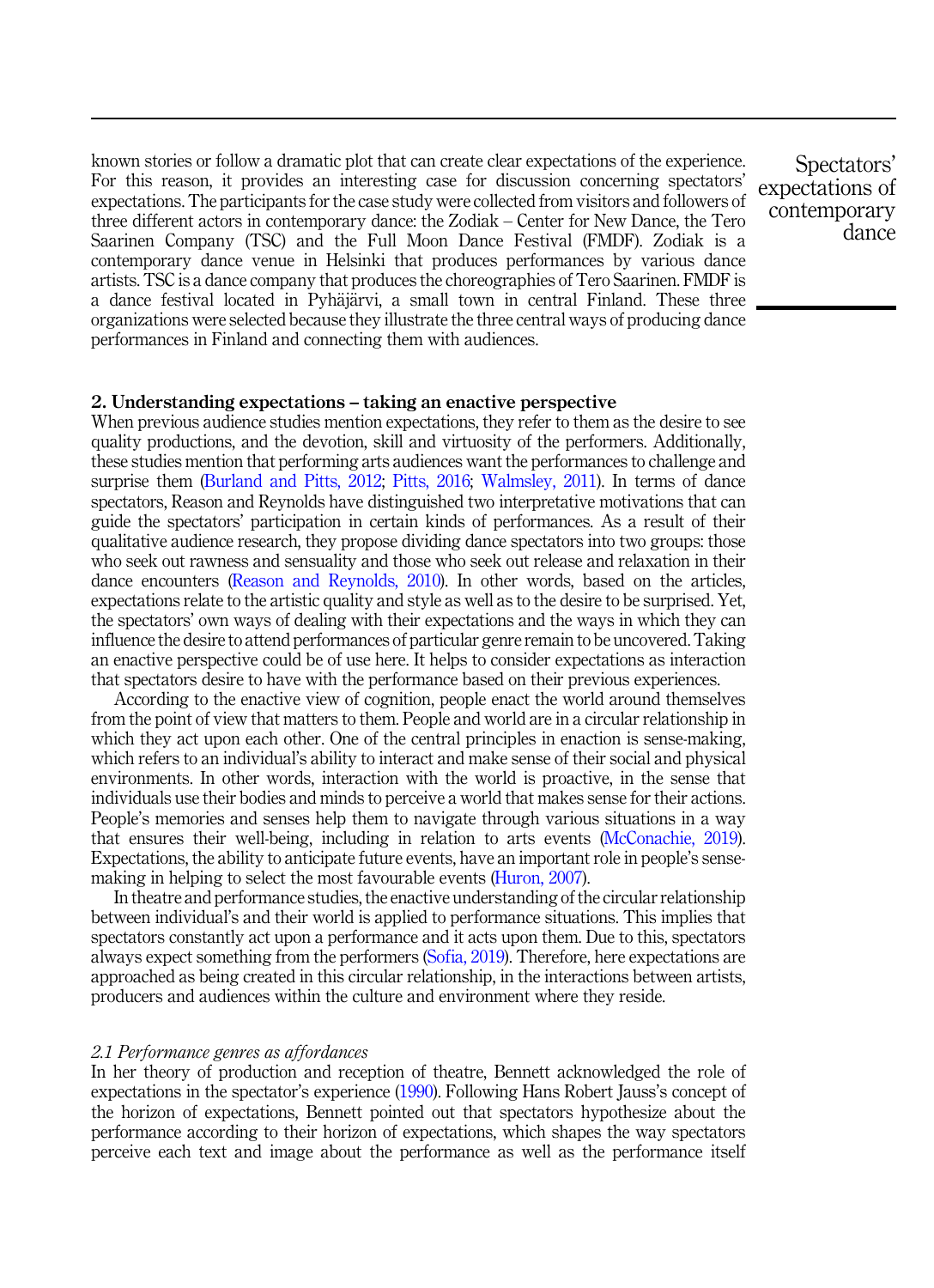(Bennett, 1990). Bennett discussed further the role of expectations in the actual theatre experience. However, Bruce McConachie's cognitive and enactive approach to spectating considers expectations to be an important part of the spectator's preparation for going to any performance.

In terms of the performing arts, McConachie (2015) states that expectations are tied in with the spectator's memory and the local culture. From the perspective of enaction, one creates expectations of the event in relation to one's previous experiences. This means that spectators have built up knowledge of the conventions of attending performances. In their repeated performance visits, they have learned what kind of experiences certain performances can afford. Knowing the genre or style, the director, choreographer, dancers or other members of the performance can heighten some expectations and rule out others. As McConachie considers: "The affordances of all past performances will invariably shape viewer expectations about the performance to come" (2015).

The term "affordances" is useful for exploring how expectations can participate in spectators' interaction with their surroundings. The term comes from ecological psychology where Gibson (1979) originally coined it to describe the reciprocal relationships between organisms and their surroundings. McConachie has applied it in theatre studies to describe metaphorically the potential fits of certain genres of performances and audience enjoyment. This article follows the notion that affordances are realized in the relation between a feature in the environment and the perceiver's skills to notice that feature as a possibility for action (Chemero, 2003; Krueger, 2011; McConachie, 2015; Rietveld and Kiverstein, 2014) [1]. To clarify what this means with regard to performances, Joel W. Krueger's remarks on musical affordances are further helpful. Krueger argues that people perceive music as an affordanceladen structure that makes it possible to shape and regulate one's emotions (2011). Following this line of thought, dance performances can be considered as well affordance-laden structures. Whereas people can play music to affect their moods in various situations, this paper shows the way in which people can perceive dance performances as a possibility to shape their emotional and cognitive abilities.

In their interaction with the surrounding world, noticing advertisements, reading reviews or seeing images and videos of performances present people with possibilities for action. Depending on previous experiences, spectators can perceive different performance genres affording different kind of possibilities for shaping and regulating one's emotions and thoughts. The features in marketing materials of performances that a spectator is able to perceive as affording a possibility to be affected evoke expectations that further provoke emotional responses (Huron, 2007). Here it is important to acknowledge the intentionality and action tendency of emotions. Emotions move us towards and away from things and events in our environment. Therefore, as emotions move us, they make us act (Fuchs and Koch, 2014). As the article will show, an expectation to be affected in ways that enable the movement of emotions and thoughts is essentially involved in spectators' interaction with dance performances. With marketing, producers can try to direct spectators' expectations, but it can also mislead them. Eventually, spectator's personal expectations and the kind of emotions one connects with them can motivate one to attend a performance of a particular genre when recognizing it as affording the desired possibility for being affected.

## 3. Methods and material

This case study includes 21 interviews with spectators of contemporary dance that were carried out during the autumn of 2015 and summer of 2018 [2]. The research participants were collected from the Helsinki metropolitan area by collaborating with Zodiak in 2015 and TSC in 2018. Full Moon Dance Festival helped to find the participants from Pyhäjärvi and neighbouring municipalities in July 2018. The collaborators distributed the call for research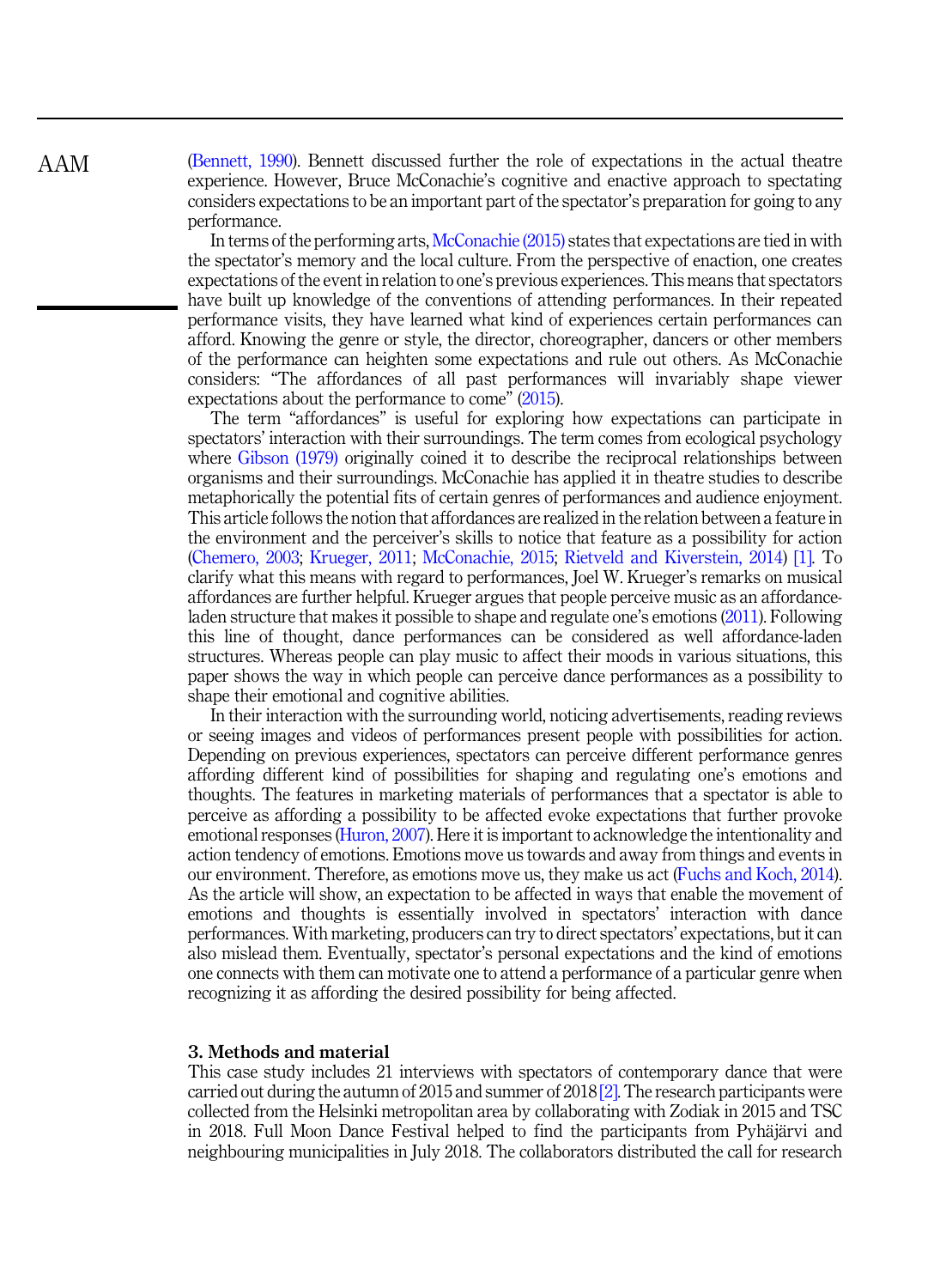participants in their websites, newsletters and social media. A total of 15 women and 6 men, of whom the youngest is 18 and oldest 65, took part in the research [3]. The average age of the participants was 46 years. To protect the participants' anonymity and privacy, they are given pseudonyms when discussing the results of the analysis.

The participants varied in their frequency of attending contemporary dance performances and familiarity with it  $[4]$ . Over half of the participants were either currently actively practising or had practised at some point in their life some form of dance as a hobby. Practising dance as a hobby, however, did not mean that they were actively going to performances. In its entirety, the 21 interviewees were a group of people who were interested in dance as an art form. Most of them participated in the research because they wanted to reflect on their experiences with contemporary dance performances. The three Finnish contemporary dance actors Zodiak, TSC and FMDF offer their audiences performances that can extensively vary in their style. As a production venue, Zodiak's repertoire ranges from purely movement-based pieces to conceptual investigations of the body and movement. TSC produces the performances of choreographer Tero Saarinen. Saarinen is known for his distinctive movement style that combines classical and contemporary techniques with Asian influences. As a festival, FMDF's programme varies according to the artistic director. The programme of the summer 2018 had an emphasis on international artists who had not before visited Finland. The performances varied from technically virtuosic movement to multi-artform productions.

As a research method, the study is a qualitative interview study informed by interpretative phenomenological analysis (Smith  $et$   $al$ , 2009). The interviews were designed around certain main questions about how the interviewees had become interested in dance and how they make meaning out of it. In the interviews, the participants told about their interest in contemporary dance and their previous experiences with it. Additionally, they discussed their expectations of it, how they describe contemporary dance and their relation to it as an art form. The central notion in this approach is that, when talking about their experiences of performances, spectators strive for meaning and understanding. Participation in my research has also been a means for them to make sense of their experiences of contemporary dance. As Kirsty Sedgman has pointed, the task of qualitative audience research is to capture spectators' pathways to meaning and value (Sedgman, 2017). Therefore, in this study, instead of being just informants, the participants are considered as creators of their own story of the experience.

All the interviews lasted from 40 to 60 min, and each one of them was recorded and transcribed. The transcribed text forms the material of the analysis. In the analysis, the discourse dynamics framework for metaphor is applied (Maslen and Cameron, 2010), meaning that attention is paid to recurring metaphors that the participants use in speaking about their experiences and expectations. Lynne Cameron remarks that, when using metaphors in their speech, people often choose them according to how they are feeling about what they are saying. Therefore, through a study of metaphors, it is possible to analyse the various perspectives, beliefs, attitudes, values and evaluations that people have (Cameron, 2010). In terms of spectator's expectations of performing arts, a focus on the use of metaphors reveals the underlying conceptions and beliefs about the kinds of experiences performances can afford. Thus, metaphor analysis makes it possible to uncover the expectations that may guide spectators' motivations for attending a performance.

The basic idea is to look systematically for words and phrases in the interviewees' talk that refer to something else and then to discuss their meaning. In the analysis, the interview material has been first thematically organised in terms of spectators' expectations of attending a performance and of contemporary dance as a genre. Then recurring metaphors have been recognised and interpreted what they could refer to. In the analysis, Lakoff and Johnson's (2003) ideas about the bodily basis of metaphors have been useful. The analysis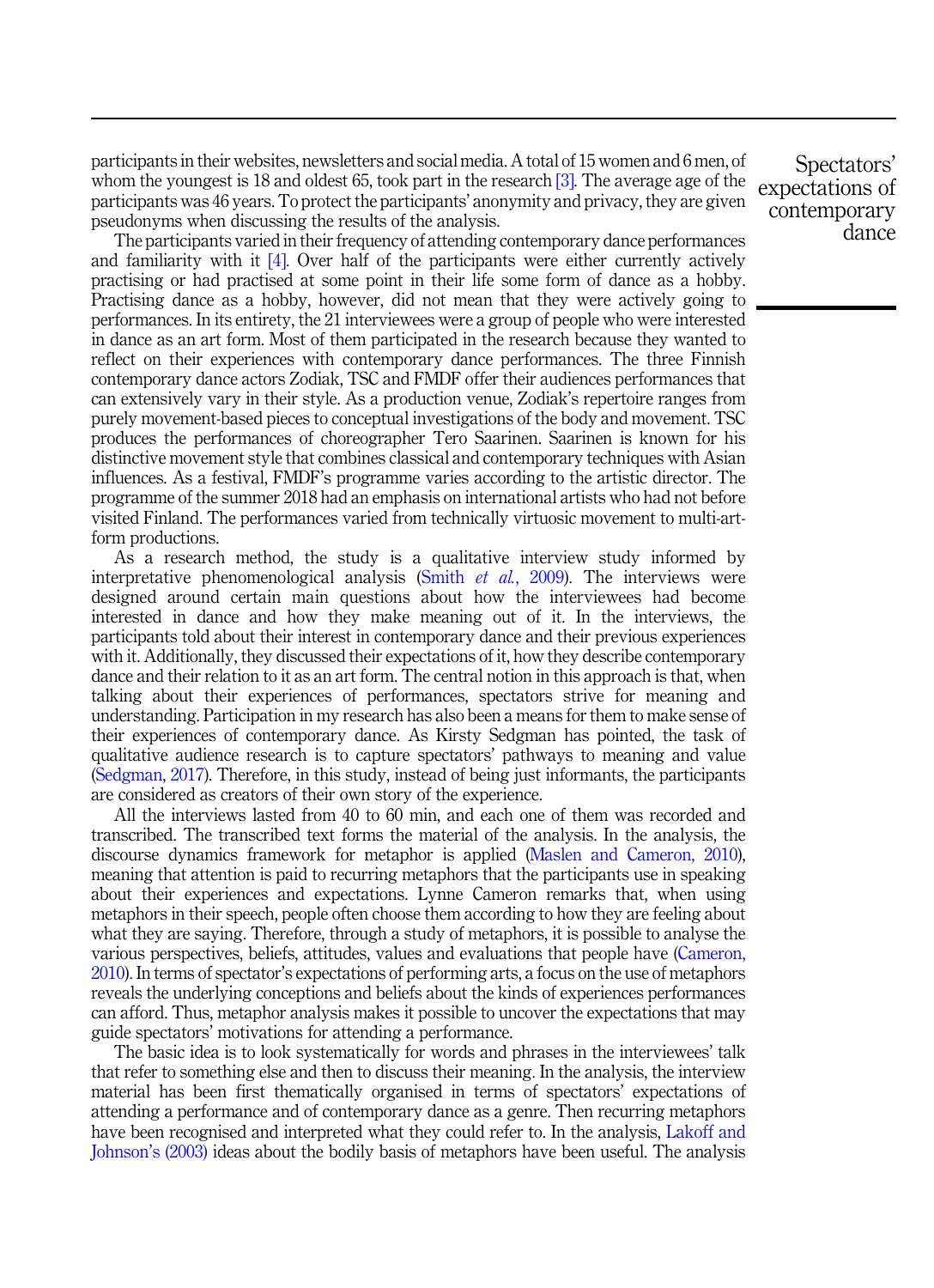AAM

shows how spectators try to make sense of their abstract experiences of performances by using bodily and spatial metaphors [5]. Such metaphors illustrate what they wish to do with the performance and how they wish the experience to affect them.

## 4. Analysis and discussion

As explained earlier, taking an enactive perspective on expectations and applying the theory of affordances to performance genres suggest that attending a performance is a possibility for action. This action mainly refers to experiencing emotions and shaping one's thoughts. Previous research has often considered emotional experiences and new ideas as motivating audiences to attend performing arts events. However, this paper suggests that spectators' personal expectations are involved in guiding which kind of emotional experiences or ideas one desires. Following McConachie, the emotions and feelings that spectators commonly experience in performances can highly define genres. All previous experiences of contemporary dance invoke certain expectations for future performances. Subsequent experiences further confirm the notion of what kinds of experience contemporary dance affords (McConachie, 2008). Seen through the concept of interpretative motivations of dance spectators that Reason and Reynolds (2010) identify, this means that those spectators who seek out rawness and sensuality in their dance encounters experience them as a pleasurable action. They can notice and be more attentive to performances that seem to offer the possibility of experiencing these qualities, and the feelings and thoughts they evoke. Although Reason and Reynolds show the links between spectator's responses to a dance performance and cultural competence, motivation and pleasure strategies, they do not speak of expectations or clearly define what they mean with the concept of interpretative motivation. Therefore, this paper argues that experiencing rawness and sensuality can be involved in spectator's expectations of contemporary dance, which can then motivate them to attend particular performances and follow particular artists' work.

The active nature of these kinds of expectations is evident when focusing on the way spectators talk about their experiences and expectations of attending performances. The following discussion shows how the participants of the study described their experiences and expectations with the help of metaphors. I consider that the recurrence of bodily metaphors highlights the active nature of spectators' expectations, that is, the action, which spectators can expect the performance to enable for them. Here this expectation is described as the expectation of being affected.

## 4.1 The expectation of being affected: the desired action

Talking about the expectations of attending performances with the research participants is a tricky issue. This became evident when they were asked the question "What do you expect of a contemporary dance performance?" Nearly every one of them answered that they have no expectations of the performances they attend. In fact, they said that they try to avoid building up any expectations. However, during the interview in relation to other questions, they often described what they hoped of attending a performance. Such statements clearly show the central role that expectations play in spectators' experiences. Consciously trying to avoid building up any expectations actually demonstrates that the research participants are acknowledging the impact their expectations may have on their experiences. Nevertheless, they have hopes and wishes for the performance. In this paper, these hopes and wishes are considered to be part of the expectations which spectators both consciously and unconsciously have of performances.

When the participants described their previous experiences, they often used words and phrases that refer to such actions as "being open" and "empty" when going to a performance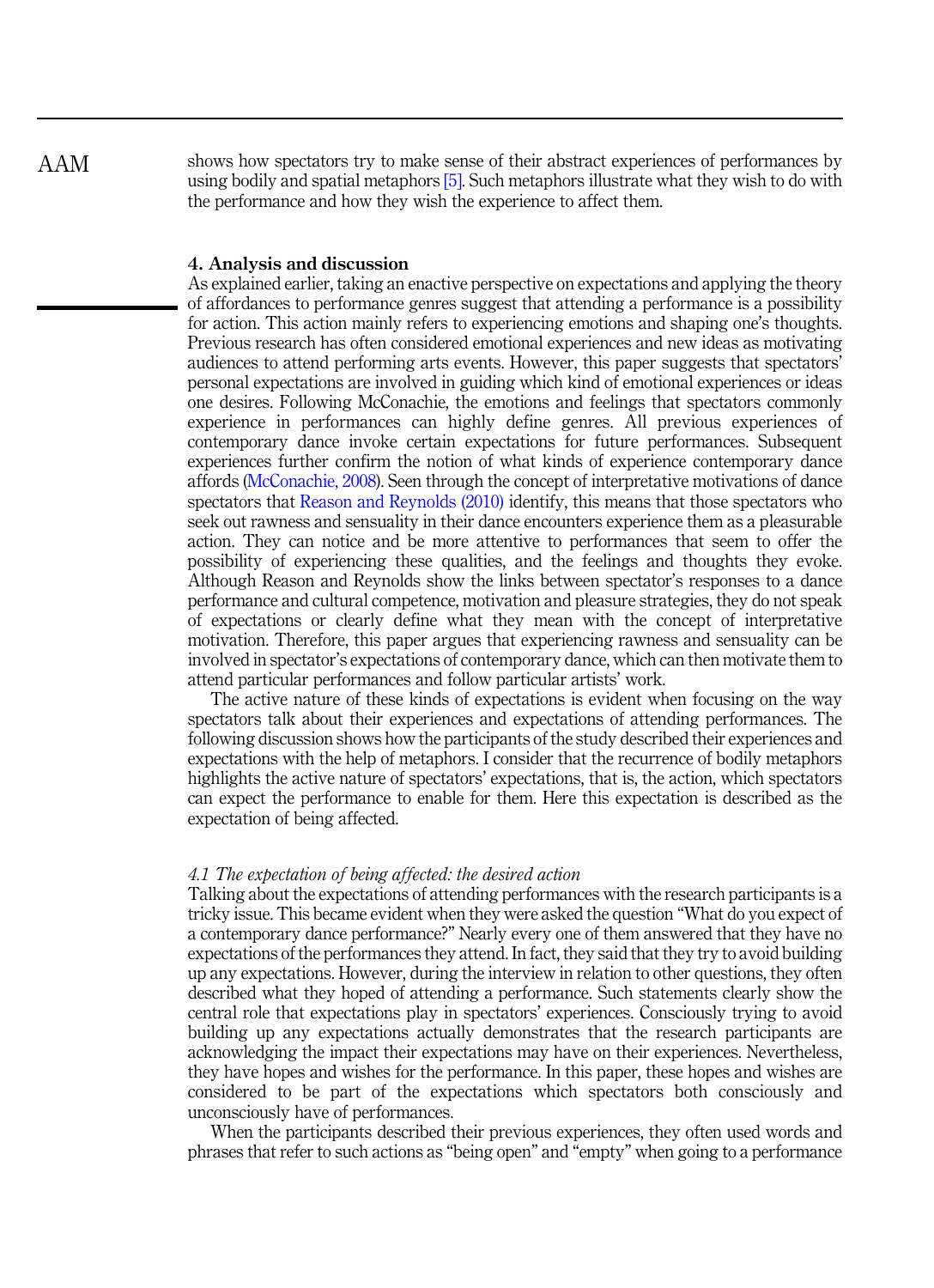as well as something "opening up" to them in the performance. Furthermore, in their descriptions they often referred to "going forward", "entering", "moving and touching" or becoming "moved and touched". Such words and phrases are metaphors that show spectators' expectations of performances: they want to feel that the experience has affected them in one way or another.

Before the performance, I do not even aim to build up any images about what is going to happen because it would be counter-productive in relation to my value expectation, which is that I cannot know what happens. Instead, the performance happens in me or to me, so if I were very conscious about what is going to happen then the matter, which is there precisely to go beyond my cautious mind and somehow conveyed straight to me, would therefore be lost. (Jukka, 43, Zodiak) [6]

As Jukka explains, avoiding building up any conscious expectations of what is going to happen on stage actually makes it possible for the performance to affect him. This is evident in Jukka's way of saying that the performance happens "in him" or "to him" and that it "is conveyed" to him. These can be considered to be metaphors that show the expectation that the performance will affect Jukka by doing something to him. In order for the performance to do something to Jukka, he needs to be attentive and open to it without any preconceived ideas.

This is an expectation that all the participants shared and described in various ways. For example, attending a performance can be a question of entering a world or space, surrendering to it, engaging and interacting with it and therefore you want it to lead to something.

That it somehow resonates. That you concentrate and go into it. That it sucks you in. Maybe it is like in all kinds of art performances that you follow them in a kind of flow and you do not understand what is happening around you, so that it captivates you. That is maybe something you look for, and wish for, that it somehow would captivate you. (Iida, 25, Zodiak)

In this quotation, Iida talks about the desire to "go into", "be captivated" and "sucked in", which indicate the expectation of emotional engagement with the performance. As McConachie has said, "Spectators generally seek to entrain themselves to the rhythms of the performance; it is more enjoyable that way" (2015). Having experienced a feeling that a performance captivated her and she enjoyed it, Iida comes to expect the same feeling of future events. The feeling of captivation becomes a value that she expects when attending all kinds of arts and cultural events.

In their descriptions of good and satisfying experiences, participants repeated the idea that you could immerse yourself in the performance, "go into it" or that "it takes you somewhere". Furthermore, they spoke of the expectation that the performers have something to say and they are able to make connection with what the performers are doing on stage. This was also the case for a first-time visitor to a contemporary dance performance, who knew nothing about the artists before going.

I do not have anything in my mind what to expect from there, but of course I always expect some message, that it has some message why it is performed so that it is not just empty. (Marjatta, 57, Zodiak)

As Marjatta describes, a performance without a message is an empty performance, which can also leave the spectator empty. When the spectator desires to attend a performance with "an empty mind", then it is not desirable to leave the performance feeling empty. Behind this belief that a performance should always have a message lie all the previous experiences of performances which have had a message that has affected the spectator. Therefore, this emphasizes performance as a situation in which the spectator expects that the performers want to say something to the audience. As a consequence, they know that they are expected to pay attention to the performers. Thus, the spectators expect the performers to present something that affects them.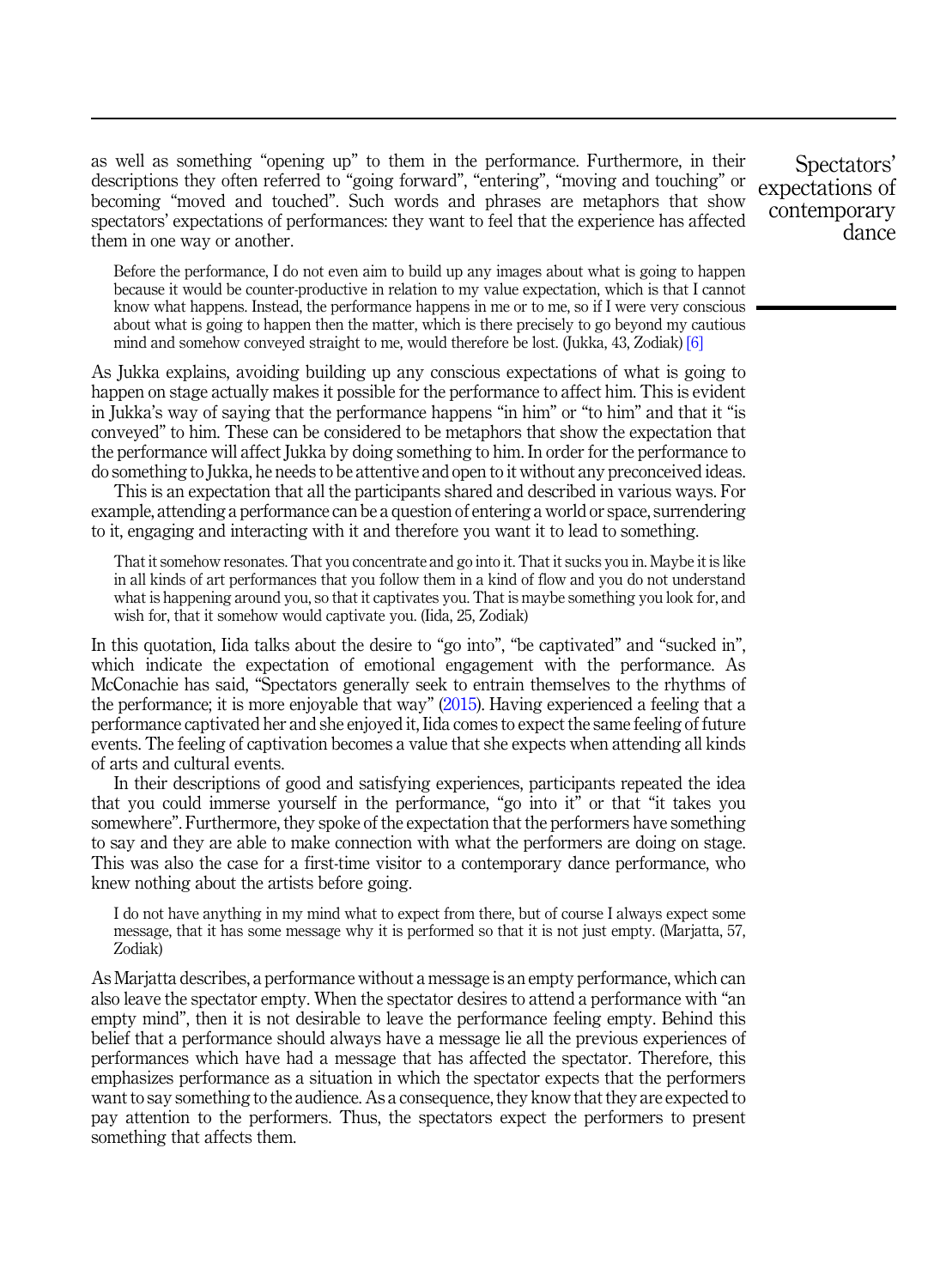I expect that it touches me and then I expect that it would wake me up. It is a different thing to be touched and awakened so that some ideas and feelings arise, even if it's nothing more than what I would have done differently. (Janne, 41, TSC)

The metaphors that refer to touching, moving, awakening and captivating in the participants' descriptions are evidence of the action that they expect the performance to offer. This means that spectators voluntarily put themselves in a situation in which they allow themselves to be captivated, touched, moved and awakened. As Janne describes, this action leads to feelings and thoughts, which can further spark ideas on how to act. Looking at expectations through metaphors reveals the kind of engagement spectators might desire with performances. Eventually, even though spectators may have no advance idea about the performance, or who are performing, the knowledge they have built up through their previous experiences in any kinds of performances may nevertheless create expectations of being affected in particular ways.

When talking about their previous experiences and expectations of performances, research participants systematically repeated words and phrases that referred to touch and movement, being open and empty, getting hold of, going forward or into something. As Lakoff and Johnson note, abstract experiences of events are conceptualized in terms of physical objects or entities which can do something to people or which can be used for something (2003). In this way, it is evident that the spectators expect to have an active role in the performance. They enact the performance from a point of view that matters to them, but this entails that performers interact with them and do not just move in their own closed world. The importance of interaction is seen in the participants' ways of speaking about disappointing experiences as being cold and something that they were unable to get hold of. Following Lakoff and Johnson (2003), these concepts structure our actions, what we perceive and how we relate to others and the world around. Therefore, they can also define spectators' expectations of performance genres. The expectation that a performance affords a possibility of being affected in ways that shape spectator's emotions and thoughts became evident when the research participants talked about their conceptions of and interest in contemporary dance.

## 4.2 Contemporary dance: difficult to grasp

To inspire interest in attending contemporary dance performances, they have to be considered as offering the possibility to be affected. This expectation of being affected involves a desire to "grasp","get a hold of" and "get into" something, which are all metaphors used to refer to understanding. This became clear throughout the interviews with those participants who were first-timers as well as with those who said that they had at first not been very interested in contemporary dance. In both cases, the reason was given that contemporary dance either seemed incomprehensible to them or it did not match up to their conception of art. They had difficulties understanding what the skill is in contemporary dance that should be appreciated in order for it to be an art that can affect you. Therefore, the paper here continues to discuss how the expectation of being affected relates to contemporary dance by looking at the ways in which the research participants defined contemporary dance. The claim is that their impressions of contemporary dance reflect their expectations of it and how it can afford the opportunity to be affected.

Throughout the interviews, the prevailing conception was that contemporary dance is difficult to understand. Consequently, it is difficult to define and know what to expect of it. This intrigued those participants who were more familiar with contemporary dance. However, the idea of dance as being hard to understand discouraged the participants less familiar with it from attending. The Spectators' conceptions of dance as an art form are based on their experiences of dancing or watching others dance. Therefore, their bodily experiences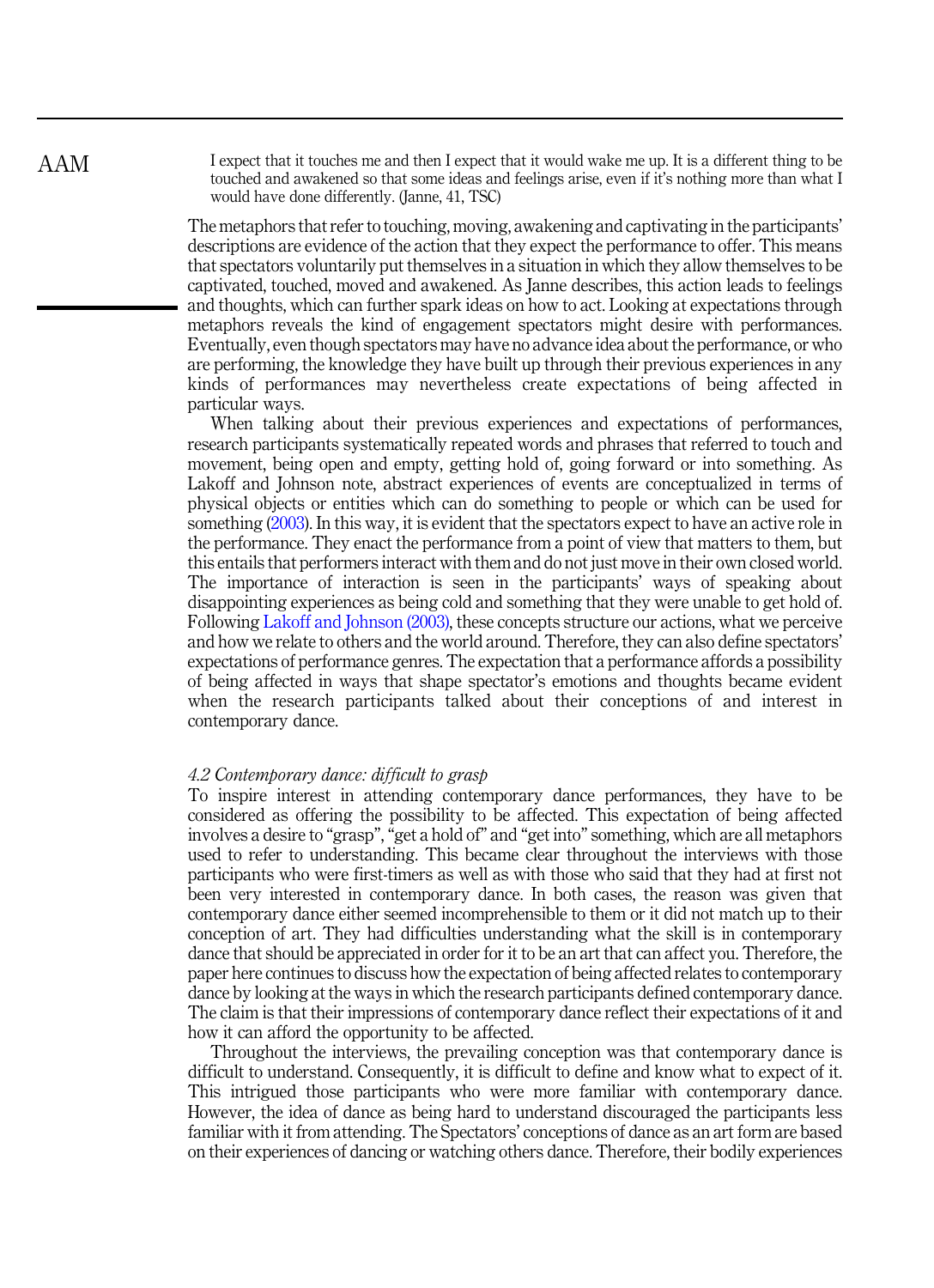also define their understanding of contemporary dance as an art form and their expectations of future experiences with it. Furthermore, the level of familiarity that spectators have with contemporary dance can significantly determine their ability to perceive dance performances as a possibility to be affected.

When the interviewees were asked how they would describe contemporary dance to someone who knows nothing about it, many of them answered that this was a difficult task. Contemporary dance as an art form based on bodily movements challenges spectators because they need to focus their attention on the body. It became clear during the interviews that this poses certain challenges when attempting to make sense of the genre. Because of the expectation that the performance should affect you in one way or another, there is also a desire to find meaning, "grasp" or understand something in the performance. Having a conception of contemporary dance as something incomprehensible clearly does not promise an experience that will affect you, at least for those who are unfamiliar with dance.

I have not gone there [Zodiak] because I have seen the images of their repertoire and it does not interest me, maybe it has not attracted me, and then there have been some articles in the papers about Zodiak's performances, so I have not wanted to participate in anything that goes to extremes with things like nakedness, I do not care for that. I do want experiences for myself, but on the grounds of the images, it has not been inviting to me. (Marjatta, 57, Zodiak)

The quote from Marjatta shows that the expectation of being affected is already present when spectators are interacting with the marketing materials, images and articles about performances. As she explains, the material about the performances in Zodiak has not afforded her the impression of a possibility to be affected in enjoyable ways. Marjatta further explained that she had not found the reviews of Zodiak's performances inviting because she "had not got anything out of them". She felt that the language of the reviews was so professional that she was not familiar with all the terms used. Together with the marketing images, texts and reviews of Zodiak's repertoire, Marjatta had created an impression of contemporary dance as something for younger generations. She doubted whether it could offer her anything to identify with. Having trouble making sense of the images and texts about the performances in Zodiak made it hard for Marjatta to anticipate whether they would afford touching and moving experiences. The spectator's conceptions of the nature of the art form or genre relate to this.

The contradiction between one's own conception of art, and what contemporary dance appears to be became even clearer in the comments of one of the participants at the Full Moon Dance Festival.

I think somebody has even jumped on the roof of a store in the name of art so it has been kind of like I absolutely cannot get into it. It's like I could go there myself to jump on the roof of the store and what is the difference between me jumping there or them jumping there, how is that art? (Seija, 37, Full Moon Dance Festival)

In this quotation, Seija describes her experience of a performance that happened on the streets of Pyhäjärvi during the festival. She had not attended the performance but just seen parts of it when passing by. During the interview, she said she considered herself to be someone used to watching more traditional art. She compared her impression of contemporary dance to that of ballet, in which it is easy to appreciate the skill of the artist in doing something that the spectator cannot do. Therefore, to see that someone is "jumping on the roof of a store" does not appear to be a skill worth appreciating. Saying that she "cannot get into it" is a metaphor for the whole experience of not understanding what there is to appreciate in contemporary dance. For Seija, in previous years, her conception of the performances at this festival had made it easier for her to dismiss it and do something else during it.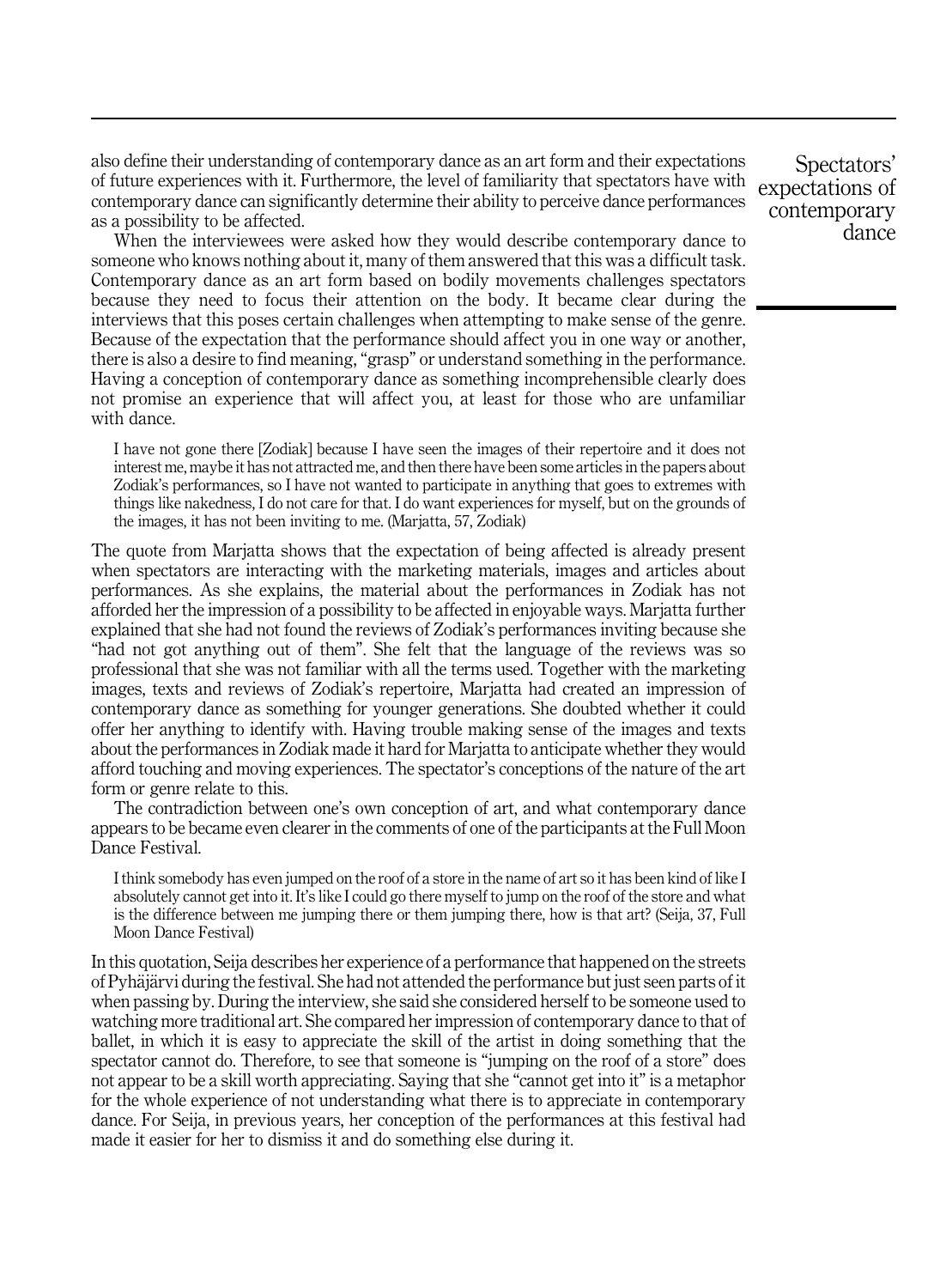This further illustrates how spectators' conceptions of art and what they value in it connects to their expectations of being affected. Eventually, this influences how they become interested in contemporary dance. For those unfamiliar with dance, the notion of contemporary dance as difficult to understand and define implies a lack of the possibility to be affected in the way they desire. Perceiving contemporary dance as a genre that affords challenging experiences relates to the spectators abilities and their desire to challenge those abilities in a particular context. For those of the research participants who were enthusiastic about dance, this indefiniteness was a source of interest and a promise of unexpectedness. The contradictions raised by contemporary dance as a genre and its impact are well articulated in the following quotation:

It is somewhat double-edged because on the one hand I have a preconceived attitude that it is over artistic, which no one else can grasp but the artists themselves, but on the other hand it is free expression by means of dance. It is not set in its ways. (Tuija, 44, Zodiak)

As Tuija describes, contemporary dance as a genre can raise a connotation of something incomprehensible but also about something that is not predetermined. The idea of contemporary dance as a genre that is constantly evolving and difficult to anticipate eventually proved to be an important factor for regular visitors to dance performances. In terms of the expectation of being affected, this might sound contradictory, but, ultimately, surprising moments in dance performances can be those that mostly affect, leave a mark, touch and move the spectators.

## 4.3 Contemporary dance – not "stuck in a rut"

In the end, it was precisely the difficulty of defining contemporary dance that kept the participants interested in it. Among the research participants, the regular visitors considered contemporary dance to be nearly anything as long as it came from the body. The body as a source of art was considered to offer a great variety for freedom of expression, which then enables freedom of interpretation for the spectator. For these participants, the freedom of interpretation defined contemporary dance. It was experienced both as a challenge and as an attraction.

The lack of words and clear storylines in dance both enable and challenge the spectators to be free to make their own interpretations. However, it was felt that this demands that the spectator stays alert and attentive during the performance, which is not always easy.

Because in both contemporary music and dance there are no words, they go into such abstract areas that it marginalizes the audience because it demands some own activity and perceptive skills and comprehension so that you can [follow], and then you hear a lot undervaluation about contemporary music and dance because of the lack of understanding. (Janne, 41, TSC)

Janne connects contemporary dance to contemporary music as non-verbal art forms, which "go to abstract areas". In referring to "abstract areas", he defines contemporary dance as more difficult for audiences to approach, as it demands the spectators' readiness to deal with abstract issues and find their own way of understanding. As he contemplates, contemporary dance is often undervalued due to the fact that it is not easily understood. However, the freedom of movement and interpretation was also connected to contemporary dance as a genre that is "constantly on the move" and not "stuck in a rut". Quite a few of the participants described that contemporary dance makes it possible to question conventions and break barriers.

In the form that it is now, it is very good, it does not have to be pleasant, clashes can happen and in that way it can shape me to think differently, it keeps you awake, and your thoughts do not fossilize into always wanting the same. (Aki, 56, Full Moon Dance Festival)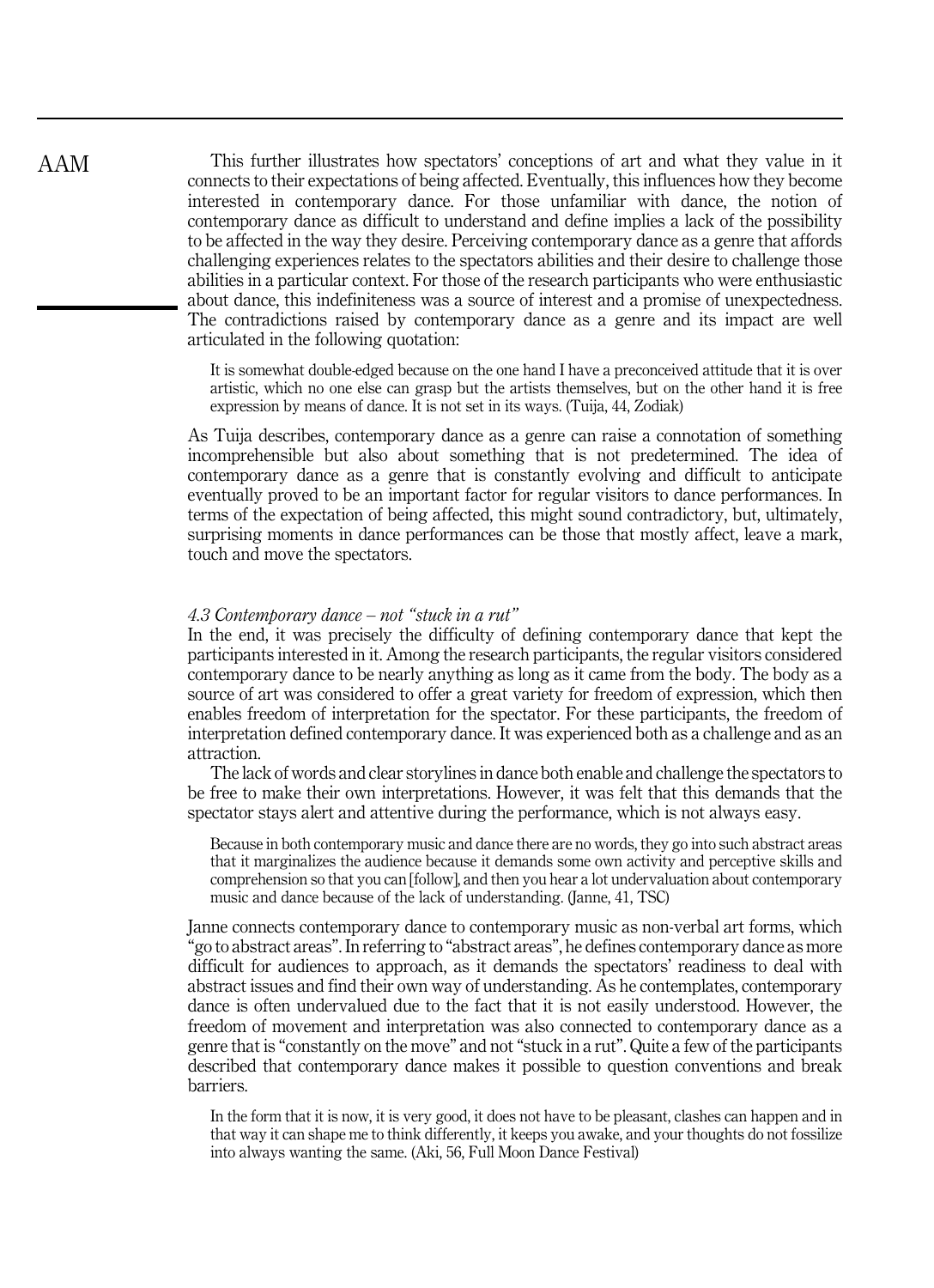Aki defines contemporary dance through the clashes that he has experienced as positively affecting his own ways of thinking. Similarly to Janne describing that contemporary dance forces the spectator to be alert, Aki has experienced that the clashes in contemporary dance keep him awake and on the move in terms of thinking about what dance can be. Although the participants acknowledged that there are conventions in contemporary dance, just as in any other art form, they still considered that there is room to stretch and break conventions.

By paying attention to the metaphors that the interviewees used to describe contemporary dance, the article shows how the conception of contemporary dance as a challenging genre relates to the expectation of being affected. Describing contemporary dance with such metaphors as "not being set in its ways", spectators "staying awake" and thoughts "not fossilizing", the participants define contemporary dance as a genre that resists categorizations and tries to break conventions. Therefore, it affords these spectators experiences that affect them by surprising and challenging them to seek their own interpretations. Ultimately, for this group of spectators, contemporary dance seems to be a promise of surprising and affecting experiences, which can also keep the mind of the spectator"on the move". This makes it possible to enact the performance from a point of view that matters to spectators, as long as they are willing to face the incomprehensible.

## 5. Conclusion

This article has offered an understanding of the active nature of spectators' expectations of attending contemporary dance performances. The purpose of the article has been to show how in spectators' talk, expectations refer to action that can define interest and motivation to attend performances of certain genres. Approaching expectations from an enactive perspective, and with the help of a theory of affordances, suggests that, for the spectator, performances and various genres are affordance-laden structures that present possibilities for action. When spectators see performances in this way, then their expectations also involve an active relationship with the performance. The case study of contemporary dance spectators and the metaphor analysis of the interviews present a further evidence of the expectation that performance experiences should affect one. Therefore, it supports the findings of earlier research about the desire for emotional experiences when attending performing arts events.

In addition, the paper shows how the spectators can actively regulate their expectations in order to be affected. They attend the performance with "open" and "empty" minds but hope that it will affect them in one way or another. Therefore, they want to form an active relation to the performance in order it to affect them. The research participants describe the desired interaction with the performance in terms of bodily and spatial metaphors. These highlight the nature of the expected action as being touched, moved and captivated or being able to go forward, enter into and open something when attending a performance. These words and phrases ultimately refer to experiencing emotions, feelings, ideas and thoughts in performances as favourable action. This may lead to a feeling of being affected in a way that is enjoyable and beneficial.

However, if spectators consider a performance genre, such as contemporary dance, to be difficult to define and understand, then they might perceive it as affording them a challenging experience. This might not enable them to shape and regulate their emotions and thoughts in desirable ways. Eventually, depending on spectator's level of familiarity with contemporary dance, the expectation of being affected can also guide the interest in attending performances. The kind of impression the spectators have of contemporary dance, particular venue or artist influences what kind of experience they perceive the genre, venue or artist to afford for shaping their emotional and cognitive abilities.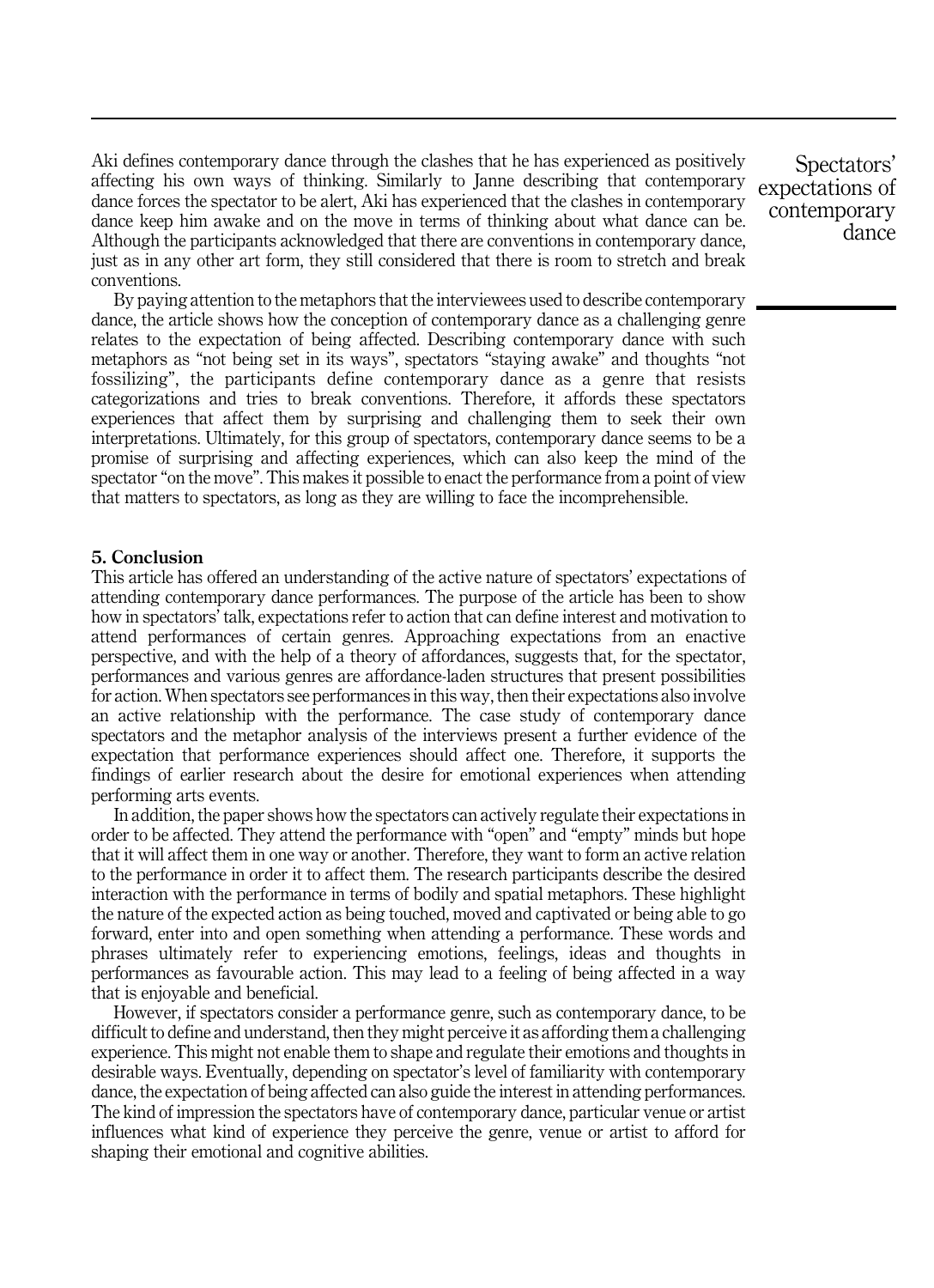The analysis of the case study of contemporary dance spectators reveals the way in which the expectation of being affected and spectators' conceptions of the genre are connected. If one's perception of contemporary dance as not being "stuck in a rut" evokes positive feelings, it can imply a promise of being affected in favourable ways. The enjoyable action that the case study participants eventually relate to contemporary dance is the freedom to make their own interpretations of the moving bodies. In other words, they expect to be able to enact the performance from a point of view that matters to them. Attending a contemporary dance performance involves the expectation of experiencing something unexpected and being affected by it. The desire to be surprised, expect the unexpected, can eventually make the spectators try to manage their expectations by consciously avoiding reading or hearing too much about the performance beforehand.

This shows that dealing with expectations is a complicated issue for both the producers of performances and their spectators. Consciousness of how expectations might affect spectator's experience of the performance and the evaluation of it can make the spectators to regulate their relation to the material about the performance. This represents some challenges for the producers of performances when considering how to communicate and what to publish before the performance. However, becoming aware of that spectators' central expectation is to have an active relation with the performance in order for it to affect them can help when considering various options for marketing, communications and audience engagement. For example, in the case of contemporary dance, one might want to consider whether the material conveys an image of the performance as a possibility for action that shapes one's emotions and thoughts. Does the material invite freedom of interpretation or does it make the performance seem incomprehensible and difficult to approach? Whatever the possible action is nevertheless depends on the theme and content of the performance.

The principle limitation of this study is its small scale and its focus on only one art form and genre. Thus, the results are not generalizable. This paper has not discussed many other influential factors regarding an individual's expectations of particular performance events, such as family member's, friend's and critic's opinions. Additionally, comparisons between expectations of different art forms and genres need further research. However, focusing on the bodily and spatial metaphors that the participants use to describe their expectations provides a glimpse into the dynamic, embodied relation that spectators have with performing arts events. Metaphors illustrate the ways in which spectators conceptualize, define and make sense of attending performances. In contrast with previous research on individuals' motivations for arts attendance, this study emphasizes to take into account the role of expectations in spectators' decision-making. In the end, marketing and communications are about creating expectations. Therefore, understanding the active nature of expectations and spectators' ways of managing them can help to develop the processes of marketing, communications and audience engagement.

## **Notes**

- 1. Affordances as a term is used in various different disciplines. In this work, the possibilities to act in one's environment according to one's abilities refer to all kinds of activities that one may regard as beneficial to oneself depending on the situation. The ability to perceive affordances depends both on one's skills and on one's relation to the environment. This article follows Chemero's discussion in which affordances are defined as relations between particular aspects of animals and particular aspects of situations (2003).
- 2. The material is part of the research data collected for a PhD project on the dynamics of value creation in the audience experience of contemporary dance.
- 3. With the help of Zodiak, I gathered a group of ten, with the Tero Saarinen Company a group of six and with the Full Moon Dance Festival a group of five participants.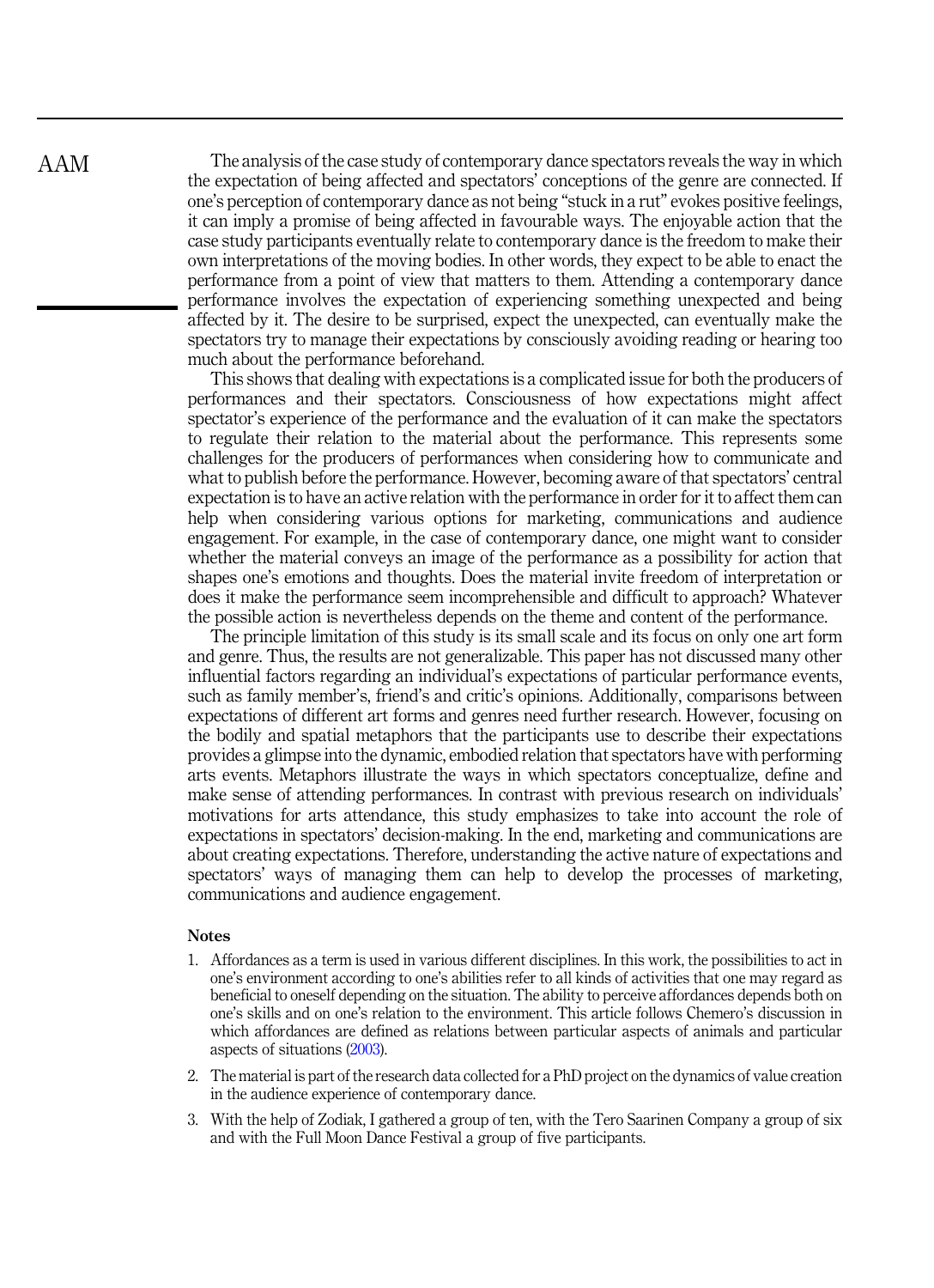- 4. The participants had to fill out a short registration form for expressing their interest in taking part in the research. In this registration form, I asked them to indicate how often they had visited a dance performance during the past 12 months. Five of the participants had not visited any dance performances, nine of the participants had attended one to four performances, five had attended five to ten performances and two of the participants had attended ten to fifteen or more during the past year.
- 5. The participants could refer to attending performances also with other metaphors. For example, performance could be referred to as a journey or a location. I have decided to leave other metaphorical expressions outside the scope of this paper because the purpose has been to focus here only on the most frequently used metaphors. An extensive discussion of the other metaphors used would be a topic for another paper.
- 6. The interviews were done in Finnish and the original quotations were translated into English. The original quotations are available from the author.

## References

Bennett, S. (1990), *Theatre Audiences: A Theory of Production and Reception*, Routledge, London.

- Burland, K. and Pitts, S. (2012), "Rules and expectations of jazz gigs", Social Semiotics, Vol. 22 No. 5, pp. 523-543.
- Cameron, L. (2010), "What is metaphor and why does it matter", Metaphor Analysis: Research Practice in Applied Linguistics, Social Sciences and the Humanities, Equinox Publishing, London, pp. 3-25.
- Chemero, A. (2003), "An outline of a theory of affordances", Ecological Psychology, Vol. 15 No. 2, pp. 181-195.
- Fuchs, T. and Koch, S.C. (2014), "Embodied affectivity: on moving and being moved", Frontiers in Psychology, Frontiers, Vol. 5, pp. 1-12.
- Gibson, J.J. (1979), The Ecological Approach to Visual Perception, Houghton Mifflin, Boston.
- Huron, D.B. (2007), Sweet Anticipation: Music and the Psychology of Expectation, The MIT Press, Cambridge, Massachusetts.
- Keaney, E. (2008), "Understanding arts audiences: existing data and what it tells us", Cultural Trends, Vol. 17 No. 2, pp. 97-113.
- Kolhede, E.J. and Gomez-Arias, J.T. (2016), "Segmentation of infrequent performing arts consumers", Arts and the Market, Vol. 6 No. 1, pp. 88-110.
- Krueger, J.W. (2011), "Doing things with music", *Phenomenology and the Cognitive Sciences*, Vol. 10 No. 1, pp. 1-22.
- Lakoff, G. and Johnson, M. (2003), Metaphors We Live by, 1st ed., University of Chicago Press, Chicago.
- Maslen, R. and Cameron, L. (2010), Metaphor Analysis : Research Practice in Applied Linguistics, Social Sciences and the Humanities, Equinox Publishing Ltd, London, available at: [http://search.](http://search.ebscohost.com/login.aspx?direct=true&db=nlebk&AN=547829&site=ehost-live&scope=site) [ebscohost.com/login.aspx?direct](http://search.ebscohost.com/login.aspx?direct=true&db=nlebk&AN=547829&site=ehost-live&scope=site)=[true&db](http://search.ebscohost.com/login.aspx?direct=true&db=nlebk&AN=547829&site=ehost-live&scope=site)=[nlebk&AN](http://search.ebscohost.com/login.aspx?direct=true&db=nlebk&AN=547829&site=ehost-live&scope=site)=[547829&site](http://search.ebscohost.com/login.aspx?direct=true&db=nlebk&AN=547829&site=ehost-live&scope=site)=[ehost-live&scope](http://search.ebscohost.com/login.aspx?direct=true&db=nlebk&AN=547829&site=ehost-live&scope=site)=[site](http://search.ebscohost.com/login.aspx?direct=true&db=nlebk&AN=547829&site=ehost-live&scope=site) (accessed 14 January 2019).
- McConachie, B. (2008), Engaging Audiences: A Cognitive Approach to Spectating in the Theatre, 2008 ed., Palgrave Macmillan, Basingstoke.
- McConachie, B. (2015), Evolution, Cognition and Performance, Cambridge University Press, Cambridge.
- McConachie, B. (2019), "General introduction", The Routledge Companion to Theatre, Performance and Cognitive Science, 1st ed., Routledge, Abingdon, Oxon ; New York, NY, pp. 1-9.
- Obaidalahe, Z. and Steils, N. (2018), "Motivation trajectory of attending performing arts: the role of knowledge", Arts and the Market, Vol. 8 No. 1, pp. 5-18, doi: [10.1108/AAM-02-2017-0001](https://doi.org/10.1108/AAM-02-2017-0001).